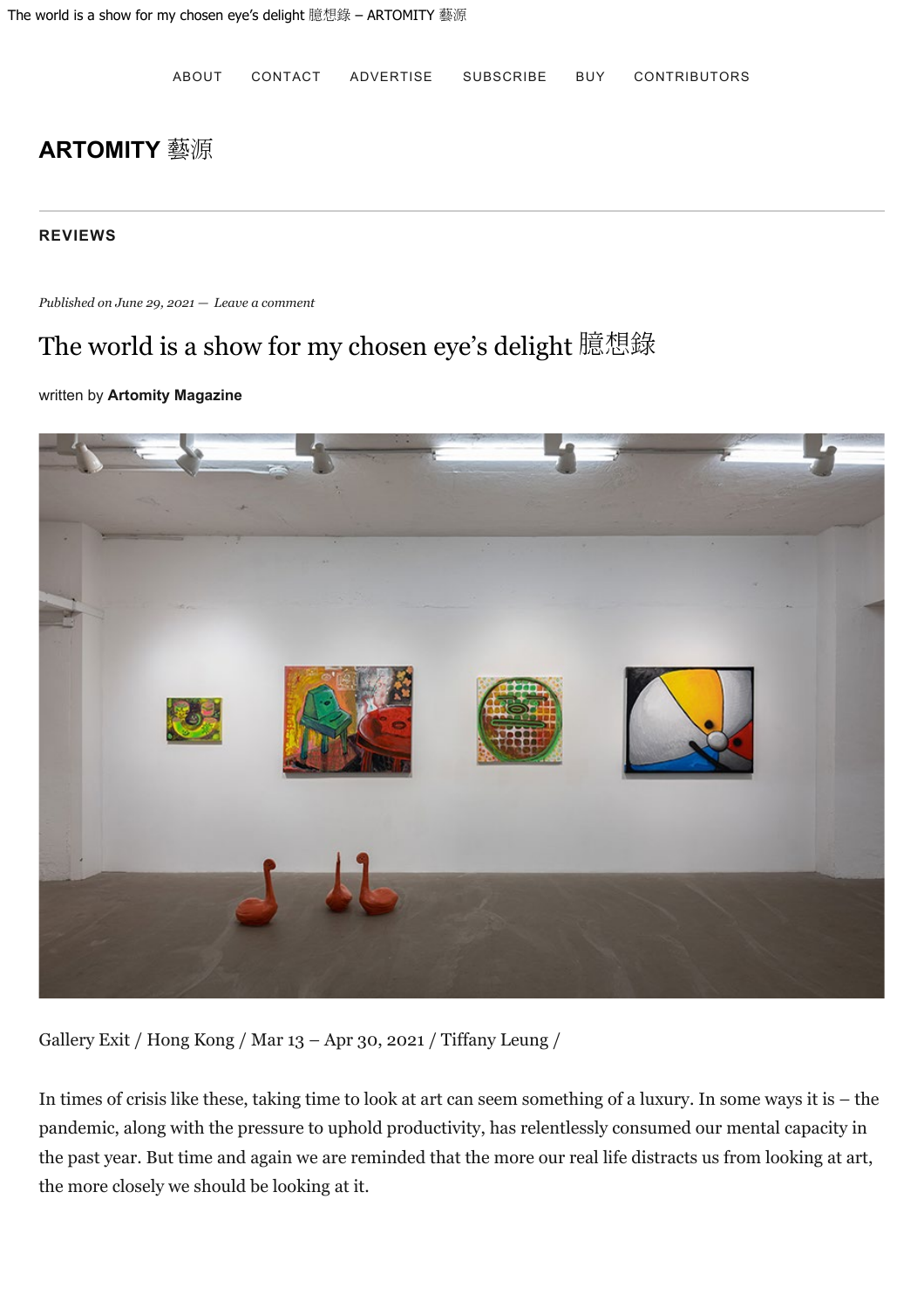### The world is a show for my chosen eye's delight 臆想錄 – ARTOMITY 藝源

The group exhibition *The world is a show for my chosen eye's delight* at Gallery Exit reiterates this idea – a need for stopped time to examine and reflect on our experience from new perspectives. The show takes its name from the title of a manga novel by Japanese artist Suehiro Maruo, who is known for employing dark humour and gory aesthetics as a metaphor for absurdity in society. "It not so much a direct response or tribute to Maruo's work," says Hilda Chan, gallery manager of Exit. "The reference is loose and alludes to his spirit in creating art that connects closely with real life, summoning ideas inspired by our urban landscapes and popular culture."

Hong Kong-based tattoo artist and printmaker Li Ning sees printmaking as an extension of his tattoo work and often fuses the two practices, like carving out finer details in his etchings with his tattoo gun. His new work *Multiple Choice* (2021) comprises 16 intaglio prints inspired by symbolism found in divination cards. They read like a stream of spiritual consciousness, guided by figurative and abstract forms of bodies plotted in meticulously depicted surrealist landscapes. Whether Li is working on skin or on copper, the effect is morphing and evocative, creating intriguing worlds in which to immerse yourself.



*Defenders* by Au Wing Chau, Acrylic on canvas, 60 x 80cm, 2021. Courtesy the artist and Gallery Exit.

Supernatural beings, such as ghosts and demons, are also embodied in the work of Oscar Chan Yik Long.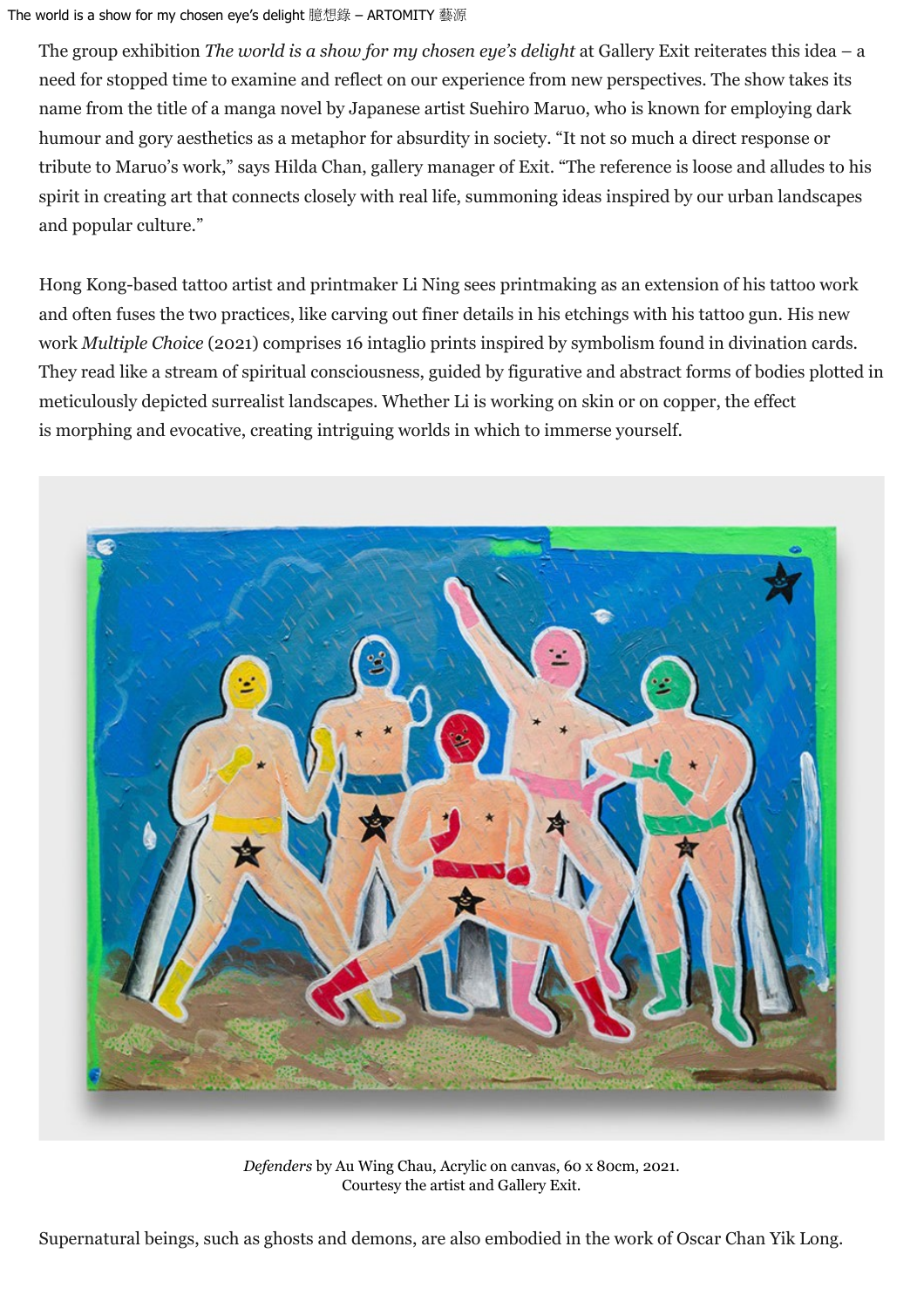The world is a show for my chosen eye's delight 臆想錄 – ARTOMITY 藝源

Stemming fromhis interest in horror films, *Rendez-vous avec la peur* (2019) (meaning "An appointment with fear") is a series of ink drawings inspired by French director Jacques Tourneur's 1957 horror film of the same name. When confronted with fear, Chan purposefully drives his thoughts to the dark extremes by "exploring the worst case scenarios in my own imaginations and nightmares". Like Maruo, Chan's haunting, grotesque depictions bring to light disturbing mediations of our dark desires.

Across the room are works by two emerging Hong Kong-based artists, Olga Au Wing Chau and Hilarie Hon. The works complement each other, with their similarly vibrant, humourous and deliberately amateurish styles. Using a combination of spray paint and acrylic, Au renders her paintings with whimsical characters and brightly coloured sets. For instance, *We Are Happy Together* (2021) comprises an assortment of shapes with emoji-like faces in hues of acid green and fluorescent pink. These faces are frequently portrayed in Au's paintings; she describes them as "a smiley face that looks like a smile but is not a smile".

Gathered in flocks throughout the gallery are flamingo-like, neon, pink and orange sculptures by Hilarie Hon. Titled *Legless Flamingos* (2017), these legless porcelain creatures with uncanny cartoon faces appear as comical interludes between artworks in the space, retaining the playful, peculiar undertone of the exhibition.

Some of the subtler works in the exhibition belong to artists and publishers: Son Ni from Taiwan, and Hong Kong-born Chihoi. Ni's pencil-on-paper *The Sun's Shadow* (2016) is an example of her signature style – graphite lines and abstract corporeal forms contained in panels, which fall somewhere into the space between drawings and comics, half nonsensical and half allegorical. Our vision progresses across the eight panels rhythmically, moving between architectural contours and soft figures in motion. By carefullyorchestrating tensions between lines, forms and spaces, Ni's work invites us to reassemble narratives and contemplate new meanings each time we look.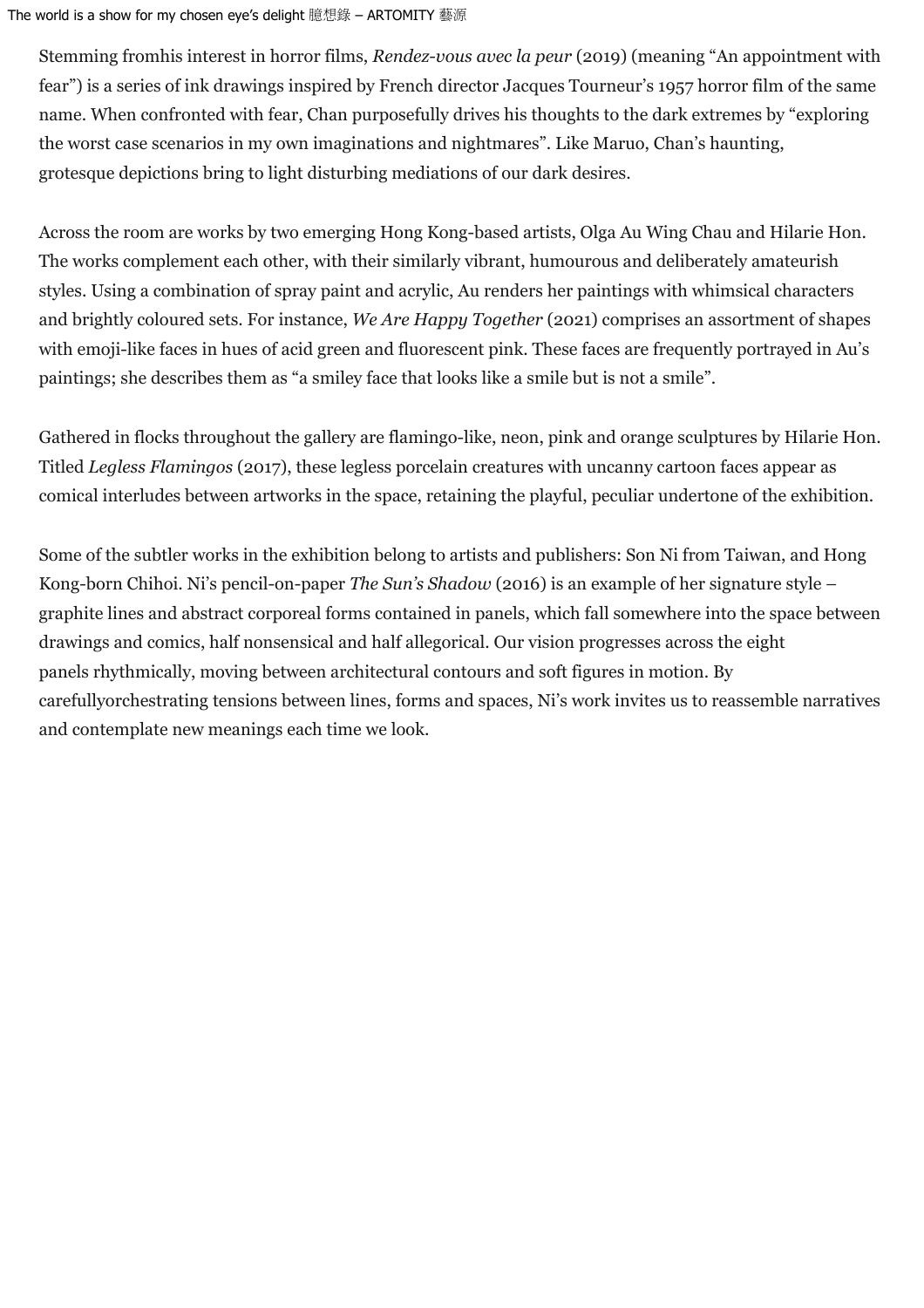

*The King of Ghosts* by Oscar Chan Yik Long, Figurine in ABS plastic, alloy metal, resin, Edition of 100, 2021. Courtesy the artist and Gallery Exit.

Chihoi's new work *Paper on Paper* (2021) is a "series of 12 sequential paintings about the various stages of producing, reproducing and publishing books from start to finish". Frame by frame, Chihoi takes us through the cycle as paper turns into books that are finally sold in exchange for money. This astute observation of the process is perhaps a metaphor for the world around us as it changes and cycles back repeatedly.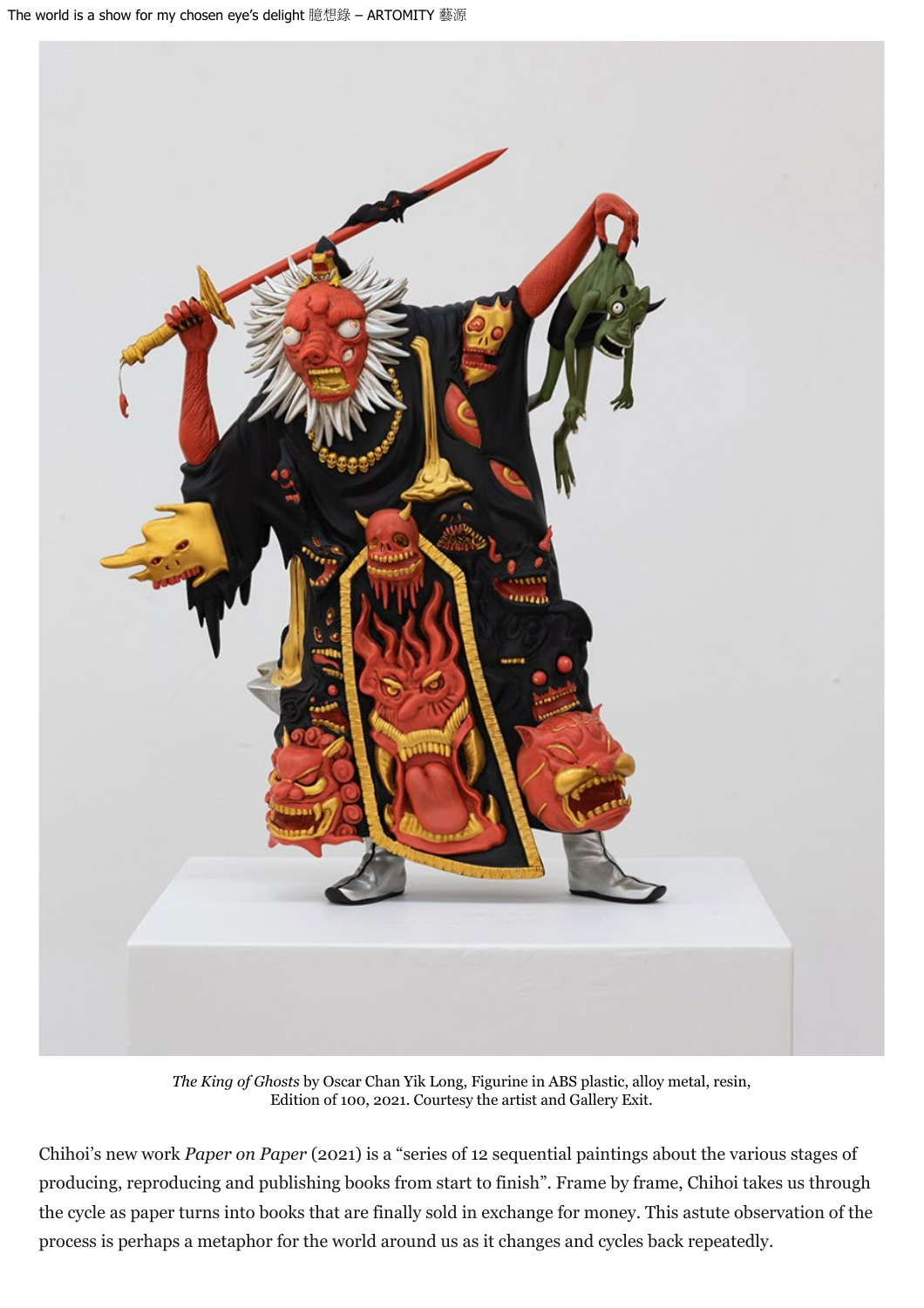At the far end of the gallery are two artists who work, in different ways, with materials found on the streets of Hong Kong. Ocean Leung's *Unknown Pleasures* (2013) and *They Don't Like Eggs* (2016) derive from cut, spliced and reconstructed vinyl banners that were once used as promotional signage by the government and political parties during elections. In contrast, animation and comic artist Kongkee showcases a variety of dazzling, sci-fi-inflected works: silkscreens, lenticular and digital prints, converted found objects, a digital print laminated on a door, and hand-painted taxi doors. For both artists, the appropriation and manipulation of urban materials deconstructs official narratives, in the hope of reclaiming what was lost.

Although our future might seem bleak, these artists continue to reflect on our times and propose imaginative alternatives to our reality. Perhaps for just a moment, we can find new ways to orientate ourselves again and renew our view of the world, in all its splendour and grief.

安全口畫廊 / 香港 / 2021年3月13日至4月30日

在諸如當下危機重重的時刻,花時間去欣賞藝術似乎有點奢侈。過去一年間,疫情伴隨著繼續生產的壓力,無 休無止的消耗著我們的意志。然而我們再次記起,當現實生活越是讓我們遠離藝術時,我們越是應該貼近藝 術。

是次安全口書廊舉辦的聯展「臆想錄」重申了這一理念——我們有必要適時停下腳步,去從新的角度反思自己 的經驗。展覽取名自日本知名藝術家丸尾末広的一部漫畫小說。這位善用黑色幽默的藝術家,常以血腥美學來 隱喻社會中的荒謬。「這次展覽並不是對丸尾末広的直接回應或致敬,」安全口書廊經理陳曉君表示,「而是 在參照他的創作理念——呈現與現實生活密切相關的藝術,並召喚以城市景觀和流行文化為創作靈感的構 思。」

香港紋身及版畫藝術家李寧將版畫視作其紋身作品的延伸,並且經常將二者相結合,比如用紋身槍在蝕刻畫面 上精雕細琢。他的新作品《選擇題》(2021年)是一套十六張版書,靈感源於占卜牌中的象徵符號。各種具象 和抽象的形體若有含義的被安置在精心描繪的超現實主義風景中,使得這些版畫呈現出某種精神意識流的意 味。不論其是在皮膚還是在銅板上創作,效果都流動而引人入勝,創造出一個個有趣的世界讓人沉浸其中。

諸如鬼魅和惡魔之類的超自然生物在陳翊朗的作品中也有所體現。出於對恐怖電影的興趣,他創作了一系列水 墨繪畫《Rendez-vous avec la peur》(意為「與恐懼的約會」),靈感來自法國導演雅克·特納 (Jacques Tourneur) 1957年的同名經典驚悚雷影。每當恐懼時,陳氏會特意去想那些極端的黑暗面,從而「在自己的想 像和噩夢中探尋最惡劣的場景」。如丸尾末広一樣,陳氏對鬼魂妖怪駭人並醜惡的描繪也反映出人類的黑暗欲 望。

穿過房間擺放的是兩位新進香港藝術家區詠秋和韓幸霖的作品。這些作品風格相近、相得益彰,同樣的生機勃 勃、詼諧幽默並刻意營造業餘畫家的筆觸。其中區詠秋的畫作利用噴漆和塑膠彩,繪畫出異想天開的角色和色 彩繽紛的場景。例如,作品《We Are Happy Together》(2021年)是由各種形狀、以酸綠和螢光粉紅為色調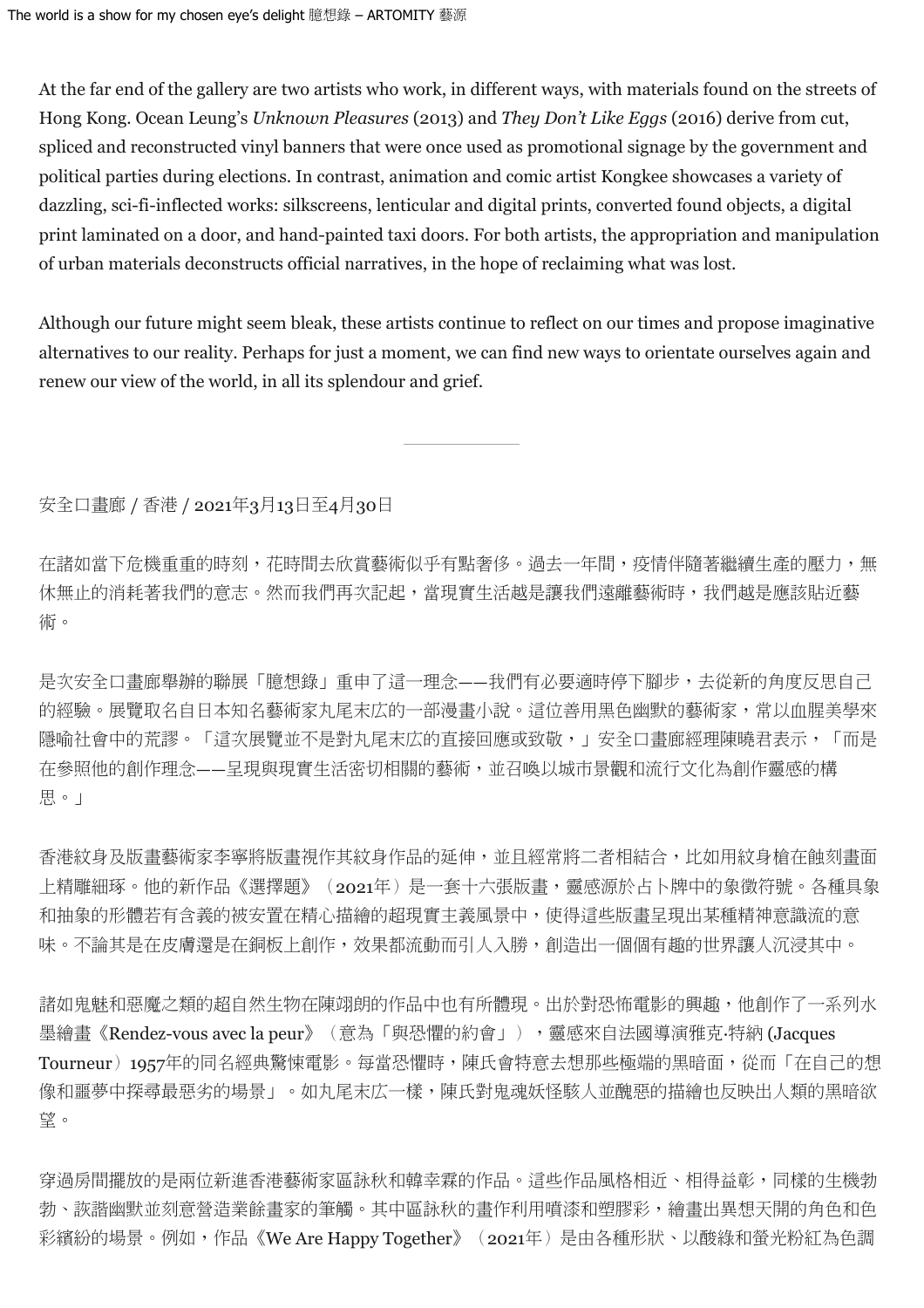的表情圖標組成。這些表情圖標經常出現在區氏的畫作中,它們被描繪成一張張「似笑卻非笑的笑顏」。 而另 一位藝術家韓幸霖,她所創作的霓虹粉紅及橙色的雕塑像紅鸛般成群結隊的聚集著整個畫廊空間中。作品名為 《Legless Flamingos 》(2017年),這些沒有腿而展現出一張張怪誕的漫畫面孔的陶瓷雕塑,是穿插在展廳 裡各個藝術作品間的滑稽小品,體現出展覽所蘊含的戲謔而不尋常的基調。

展覽中還有一些較為含蓄的作品,來自從事藝術創作和藝術書籍出版的台灣藝術家倪和孜及香港藝術家智海。 倪和孜的鉛筆畫《太陽影子》(2016年)代表了她的標誌性風格,一組組鉛筆線條和抽象肉體構成的格狀畫, 間於繪畫與漫畫元素之中,半是荒謬,半是諷寓。我們的視線被有節奏的帶過八組格狀畫,充滿動感的從建築 輪廓逐步移到柔軟的形體上。倪和孜通過精心編排蘊藏在線條、輪廓和空間中的緊張感,引導我們在每一次觀 看作品時都去重新做一番解讀並思尋新的意義。

智海的新作《紙換紙》(2021年)是「一組十二張順序的油書系列,描繪一個書本從生產、複製到出版的故 事,將開始到完成的程式娓娓道來。」通過逐格畫面,智海引導我們穿越了紙從變為書到最後出售換成錢的整 個循環。這一如此細膩的觀察過程也許是在隱喻我們周遭世界,它經歷了改變而最後又循環往復。

在畫廊的另一端展示了藝術家梁禦東和江記的作品,他們以各自的方式來處理香港街頭所收集的素材。其中梁 禦東的《不知名的愉悅》(2013年)和《他們不喜歡蛋蛋》(2016年)取材於選舉期間政府和各政黨用以宣傳 的大型橫幅,並將其切割,拼接和重建。相比之下,動漫藝術家江記呈現了眾多令人目眩的科幻作品:絲網印 刷品、透鏡及數碼列印物、經改裝的現成物、覆在門上的數碼列印件以及在的士門上的手繪。兩位藝術家對這 些城市素材的種種改動和處理顛覆了它們的官方敘述,希望能挽回那些失去的東西。

縱使我們的未來看似前景暗淡,但這些藝術家依舊在堅持反思這個時代並針對現實提出富有想像力的替代品。 或許在某一 那,我們能找到新的方法來看到方向,在世界的一切絢麗和悲傷中重塑我們的世界觀。

**Share this:**  $\Box$  [Twitter](https://artomity.art/2021/06/29/the-world-is-a-show-for-my-chosen-eyes-delight-%e8%87%86%e6%83%b3%e9%8c%84/?share=twitter&nb=1)  $\Box$  [Facebook](https://artomity.art/2021/06/29/the-world-is-a-show-for-my-chosen-eyes-delight-%e8%87%86%e6%83%b3%e9%8c%84/?share=facebook&nb=1) □ Twitter

**Like this:** Loading...

**FILED UNDER:** [Reviews](https://artomity.art/category/reviews/) **TAGGED WITH:** [Gallery Exit](https://artomity.art/tag/gallery-exit/), [The world is a show for my chosen eye's delight](https://artomity.art/tag/the-world-is-a-show-for-my-chosen-eyes-delight/), [Tiffany Leung](https://artomity.art/tag/tiffany-leung/)

# *by* [Artomity Magazine](https://artomity.art/author/artomity/)



Hong Kong's Art Magazine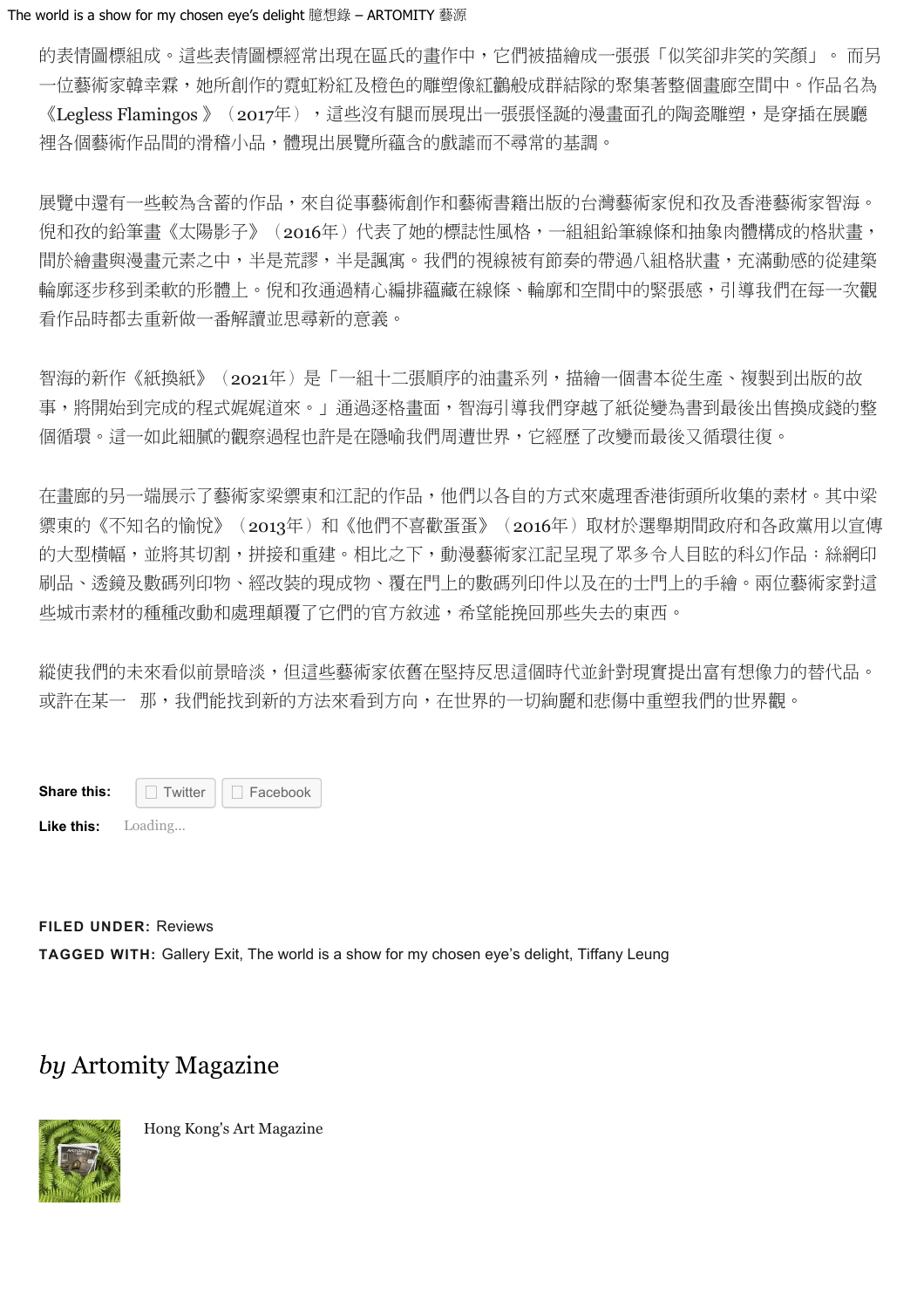### **Leave a Reply**

 $\overline{a}$ 

**[PREVIOUS POST](https://artomity.art/2021/06/28/maurice-benayoun-%e8%8e%ab%e5%a5%94/)**

*[Maurice Benayoun](https://artomity.art/2021/06/28/maurice-benayoun-%e8%8e%ab%e5%a5%94/)* [莫奔](https://artomity.art/2021/06/28/maurice-benayoun-%e8%8e%ab%e5%a5%94/)

**[NEXT POST](https://artomity.art/2021/07/27/distances-in-three-%e8%b7%9d%e9%9b%a2%c2%b7%e6%9c%89%e4%bb%a8-at-anita-chan-lai-ling-gallery-the-fringe-club/)** *[Distances in Three at Anita Chan Lai-ling Gallery, The Fringe Club](https://artomity.art/2021/07/27/distances-in-three-%e8%b7%9d%e9%9b%a2%c2%b7%e6%9c%89%e4%bb%a8-at-anita-chan-lai-ling-gallery-the-fringe-club/)*

**SOCIAL**

 $\begin{array}{ccc} \square & \square \end{array}$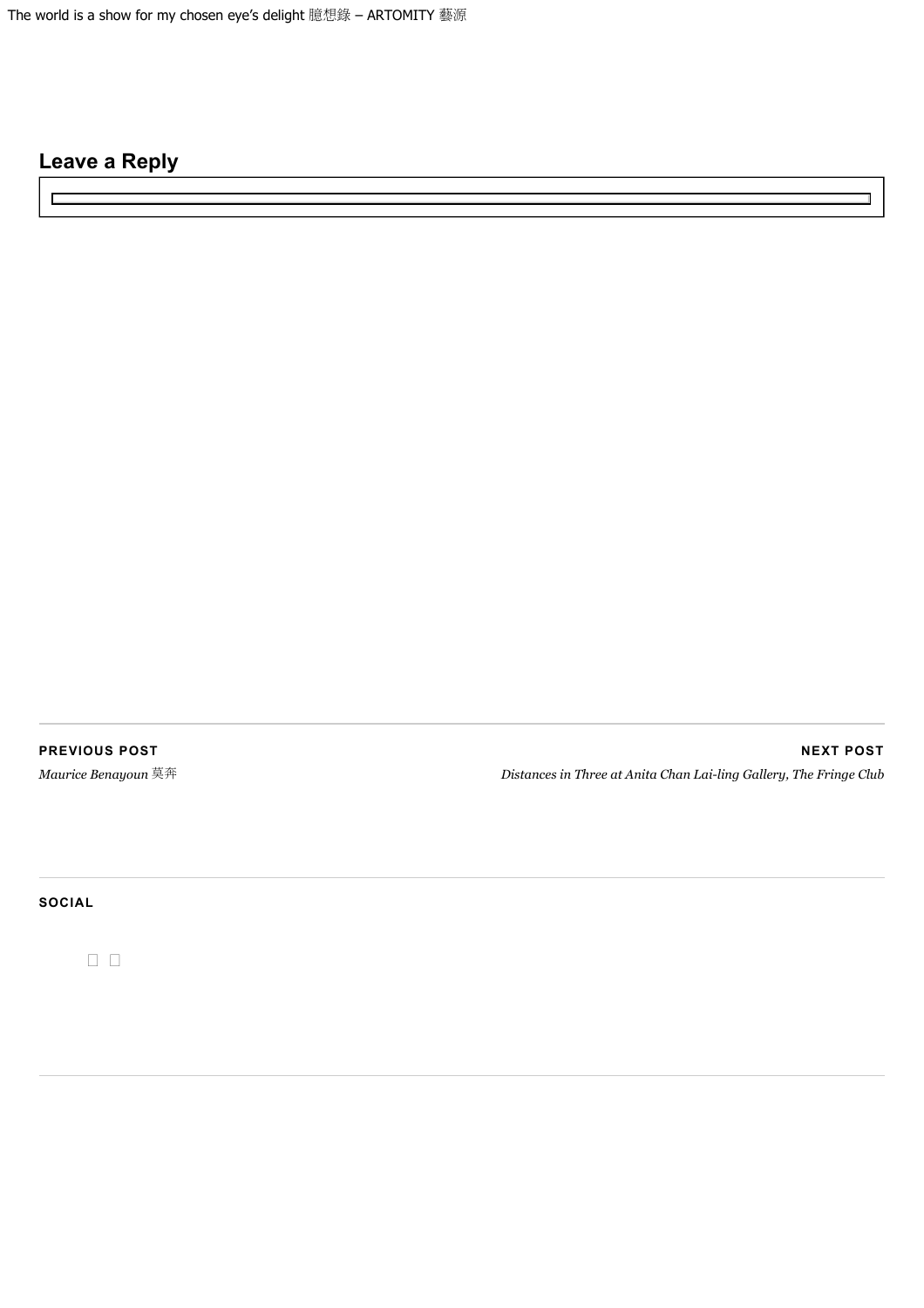





#### **RECENT POSTS**



*[March 1, 2022](https://artomity.art/2022/03/01/cerith-wyn-evans-%e5%87%b1%e8%a3%a1%e6%96%af%c2%b7%e6%87%b7%e6%81%a9%c2%b7%e5%9f%83%e6%96%87%e6%96%af/)* **[Cerith Wyn Evans](https://artomity.art/2022/03/01/cerith-wyn-evans-%e5%87%b1%e8%a3%a1%e6%96%af%c2%b7%e6%87%b7%e6%81%a9%c2%b7%e5%9f%83%e6%96%87%e6%96%af/)** [凱裡斯](https://artomity.art/2022/03/01/cerith-wyn-evans-%e5%87%b1%e8%a3%a1%e6%96%af%c2%b7%e6%87%b7%e6%81%a9%c2%b7%e5%9f%83%e6%96%87%e6%96%af/)**[·](https://artomity.art/2022/03/01/cerith-wyn-evans-%e5%87%b1%e8%a3%a1%e6%96%af%c2%b7%e6%87%b7%e6%81%a9%c2%b7%e5%9f%83%e6%96%87%e6%96%af/)**[懷恩](https://artomity.art/2022/03/01/cerith-wyn-evans-%e5%87%b1%e8%a3%a1%e6%96%af%c2%b7%e6%87%b7%e6%81%a9%c2%b7%e5%9f%83%e6%96%87%e6%96%af/)**[·](https://artomity.art/2022/03/01/cerith-wyn-evans-%e5%87%b1%e8%a3%a1%e6%96%af%c2%b7%e6%87%b7%e6%81%a9%c2%b7%e5%9f%83%e6%96%87%e6%96%af/)**[埃文斯](https://artomity.art/2022/03/01/cerith-wyn-evans-%e5%87%b1%e8%a3%a1%e6%96%af%c2%b7%e6%87%b7%e6%81%a9%c2%b7%e5%9f%83%e6%96%87%e6%96%af/)



*[February 9, 2022](https://artomity.art/2022/02/09/sherrie-levine-%e8%b0%a2%e4%b8%bd%c2%b7%e5%88%a9%e6%96%87/)* **[Sherrie Levine](https://artomity.art/2022/02/09/sherrie-levine-%e8%b0%a2%e4%b8%bd%c2%b7%e5%88%a9%e6%96%87/)** [丽](https://artomity.art/2022/02/09/sherrie-levine-%e8%b0%a2%e4%b8%bd%c2%b7%e5%88%a9%e6%96%87/)**[·](https://artomity.art/2022/02/09/sherrie-levine-%e8%b0%a2%e4%b8%bd%c2%b7%e5%88%a9%e6%96%87/)**[利文](https://artomity.art/2022/02/09/sherrie-levine-%e8%b0%a2%e4%b8%bd%c2%b7%e5%88%a9%e6%96%87/)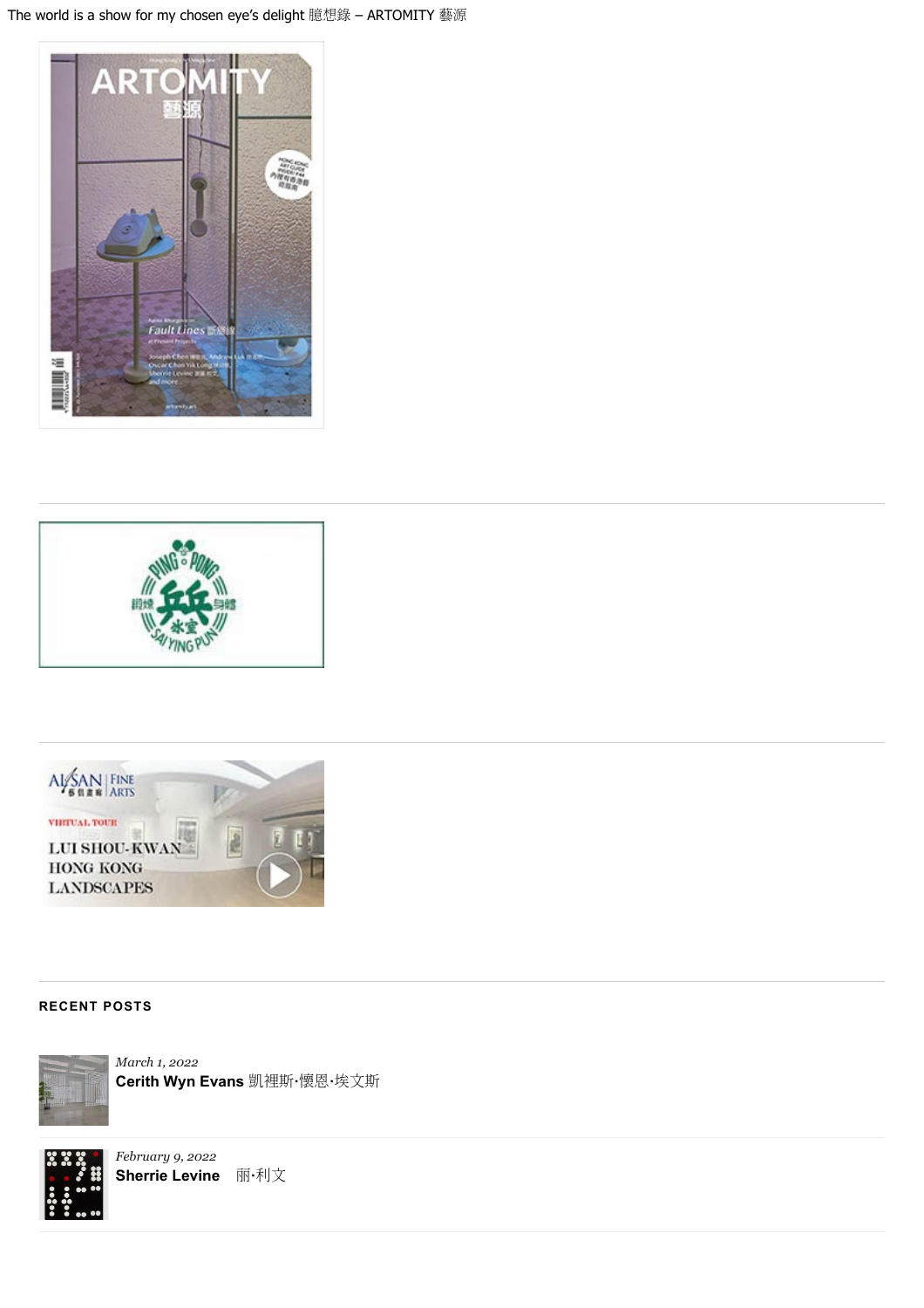

*[February 6, 2022](https://artomity.art/2022/02/06/sin-wai-kin-%e5%96%ae%e6%85%a7%e4%b9%be/)* **[Sin Wai Kin](https://artomity.art/2022/02/06/sin-wai-kin-%e5%96%ae%e6%85%a7%e4%b9%be/)** [單慧乾](https://artomity.art/2022/02/06/sin-wai-kin-%e5%96%ae%e6%85%a7%e4%b9%be/)



*[January 20, 2022](https://artomity.art/2022/01/20/cerith-wyn-evans-at-white-cube-hong-kong/)* **[Cerith Wyn Evans at White Cube Hong Kong](https://artomity.art/2022/01/20/cerith-wyn-evans-at-white-cube-hong-kong/)**



*[January 18, 2022](https://artomity.art/2022/01/18/opening-denny-dimin-gallery-hong-kong/)* **[OPENING: Denny Dimin Gallery Hong Kong](https://artomity.art/2022/01/18/opening-denny-dimin-gallery-hong-kong/)**



*[January 11, 2022](https://artomity.art/2022/01/11/wesley-tongson-at-berkeley-art-museum-and-pacific-film-archive/)*

**Wesley Tongson at [Berkeley Art Museum and Pacific Film...](https://artomity.art/2022/01/11/wesley-tongson-at-berkeley-art-museum-and-pacific-film-archive/)**



*[December 9, 2021](https://artomity.art/2021/12/09/welcome-to-the-fourth-edition-of-booked-hong-kong-art-book-fair/)* **[Welcome to the fourth edition of BOOKED: Hong Kong Art Book...](https://artomity.art/2021/12/09/welcome-to-the-fourth-edition-of-booked-hong-kong-art-book-fair/)**



*[December 3, 2021](https://artomity.art/2021/12/03/lui-shou-kwan-at-alisan-fine-arts/)* **[Lui Shou-kwan at](https://artomity.art/2021/12/03/lui-shou-kwan-at-alisan-fine-arts/) Alisan Fine Arts**



*[November 29, 2021](https://artomity.art/2021/11/29/red-dot-exhibition-the-essence-of-design-creating-value-at-hkdi-gallery/)*

**Red Dot Exhibition [The Essence of Design – Creating Value...](https://artomity.art/2021/11/29/red-dot-exhibition-the-essence-of-design-creating-value-at-hkdi-gallery/)**



*[November 24, 2021](https://artomity.art/2021/11/24/damien-hirst-at-white-cube-hong-kong/)* **[Damien Hirst at White Cube Hong Kong](https://artomity.art/2021/11/24/damien-hirst-at-white-cube-hong-kong/)**

**COLLECTOR**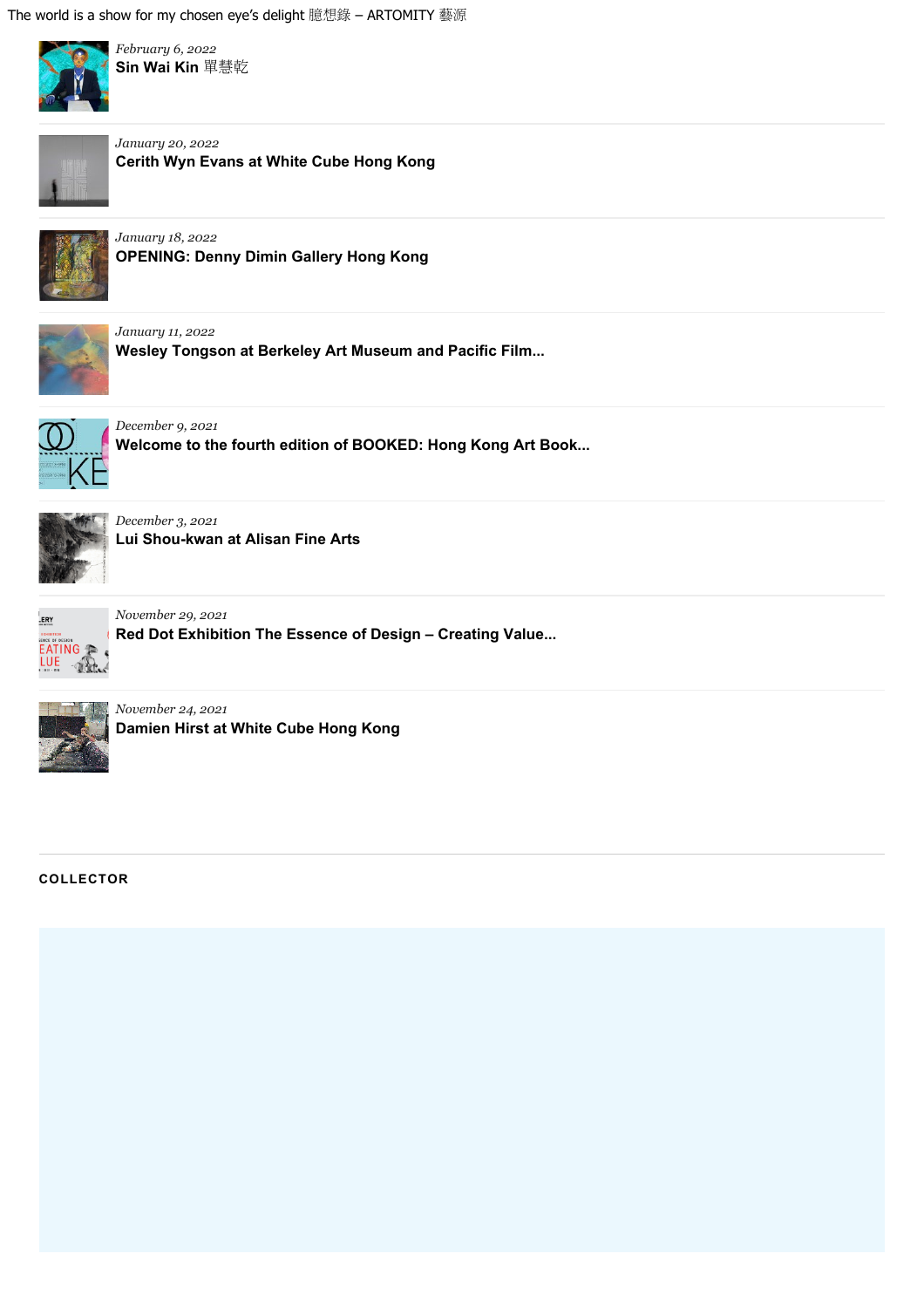

*[Collector](https://artomity.art/category/collector/)* **[Octavia Fox](https://artomity.art/2020/04/03/octavia-fox/)**

Food historian Octavia Fox talks about three of her favourite pieces in her collection. Antonio Casadei was an Italian artist working in Hong Kong during the 60s and 70s. His...

*[April 3, 2020](https://artomity.art/2020/04/03/octavia-fox/) — [comments 0](https://artomity.art/2020/04/03/octavia-fox/#respond)*

#### **E-ANNOUNCEMENTS**

**[Bing Lee and Kim Ha-Young at Soluna Fine Art](https://artomity.art/2021/10/27/bing-lee-and-kim-ha-young-at-soluna-fine-art/) —**[Bing Lee, Kim Ha-Young /Storyteller /Oct 28 – Dec 11,](https://artomity.art/2021/10/27/bing-lee-and-kim-ha-young-at-soluna-fine-art/) 2021 /Opening: Thursday, Oct [28,...](https://artomity.art/2021/10/27/bing-lee-and-kim-ha-young-at-soluna-fine-art/) *October 27, 2021*

**[Tino Sehgal at Tai Kwun Contemporary's](https://artomity.art/2021/10/21/tino-sehgal-at-tai-kwun-contemporarys-trust-confusion/)** *[trust & confusion](https://artomity.art/2021/10/21/tino-sehgal-at-tai-kwun-contemporarys-trust-confusion/)* **—**[trust & confusion / Tino Sehgal / Oct 23 to Dec 5,](https://artomity.art/2021/10/21/tino-sehgal-at-tai-kwun-contemporarys-trust-confusion/) 2021Tuesday – [Sunday, 11am...](https://artomity.art/2021/10/21/tino-sehgal-at-tai-kwun-contemporarys-trust-confusion/) *October 21, 2021*

**[David Salle at Lehmann Maupin](https://artomity.art/2021/10/20/david-salle-at-lehmann-maupin-seoul/) Seoul —**David Salle /Alchemy in Real Life / Oct 7 –Nov 13, [2021 /Tuesday – Saturday, 11am –...](https://artomity.art/2021/10/20/david-salle-at-lehmann-maupin-seoul/) *October 20, 2021*

**[Microwave International New Media Arts Festival 2021:](https://artomity.art/2021/10/19/microwave-international-new-media-arts-festival-2021-yesterdays-fiction/) Yesterday's Fiction —**[Microwave International New Media Arts Festival](https://artomity.art/2021/10/19/microwave-international-new-media-arts-festival-2021-yesterdays-fiction/) [2021:Yesterdays' Fiction](https://artomity.art/2021/10/19/microwave-international-new-media-arts-festival-2021-yesterdays-fiction/) [微波國際新媒體藝術節](https://artomity.art/2021/10/19/microwave-international-new-media-arts-festival-2021-yesterdays-fiction/)[2021:](https://artomity.art/2021/10/19/microwave-international-new-media-arts-festival-2021-yesterdays-fiction/) [今未來](https://artomity.art/2021/10/19/microwave-international-new-media-arts-festival-2021-yesterdays-fiction/)[Alvaro Cassinelli,](https://artomity.art/2021/10/19/microwave-international-new-media-arts-festival-2021-yesterdays-fiction/) Dries Depoorter, Justine Emard, Sputniko!, Tamiko Thiel [and...](https://artomity.art/2021/10/19/microwave-international-new-media-arts-festival-2021-yesterdays-fiction/) *October 19, 2021*

**[Asia Art Archive 2021 Annual Fundraiser Preview Exhibition](https://artomity.art/2021/10/14/asia-art-archive2021-annual-fundraiser-preview-exhibition/) —**[Asia Art Archive 2021 Annual Fundraiser Preview Exhibition This](https://artomity.art/2021/10/14/asia-art-archive2021-annual-fundraiser-preview-exhibition/) [year's auction features work by...](https://artomity.art/2021/10/14/asia-art-archive2021-annual-fundraiser-preview-exhibition/) *October 14, 2021*

**[KINO/21 German Film Festival](https://artomity.art/2021/10/11/kino-21-german-film-festival/) —**KINO/21 German Film Festival Oct 15 to 24, [2021 Louis Koo CinemaBroadway CinemathequePremiere](https://artomity.art/2021/10/11/kino-21-german-film-festival/) [ElementsHong Kong...](https://artomity.art/2021/10/11/kino-21-german-film-festival/) *October 11, 2021*

**Poetic Heritage at [Tai Kwun Contemporary](https://artomity.art/2021/09/14/poetic-heritage-at-tai-kwun-contemporary/) —**[Poetic Heritage /Alfredo & Isabel Aquilizan, Ursula Biemann & Paulo Tavares, Leelee Chan,](https://artomity.art/2021/09/14/poetic-heritage-at-tai-kwun-contemporary/) [Leung...](https://artomity.art/2021/09/14/poetic-heritage-at-tai-kwun-contemporary/) *September 14, 2021*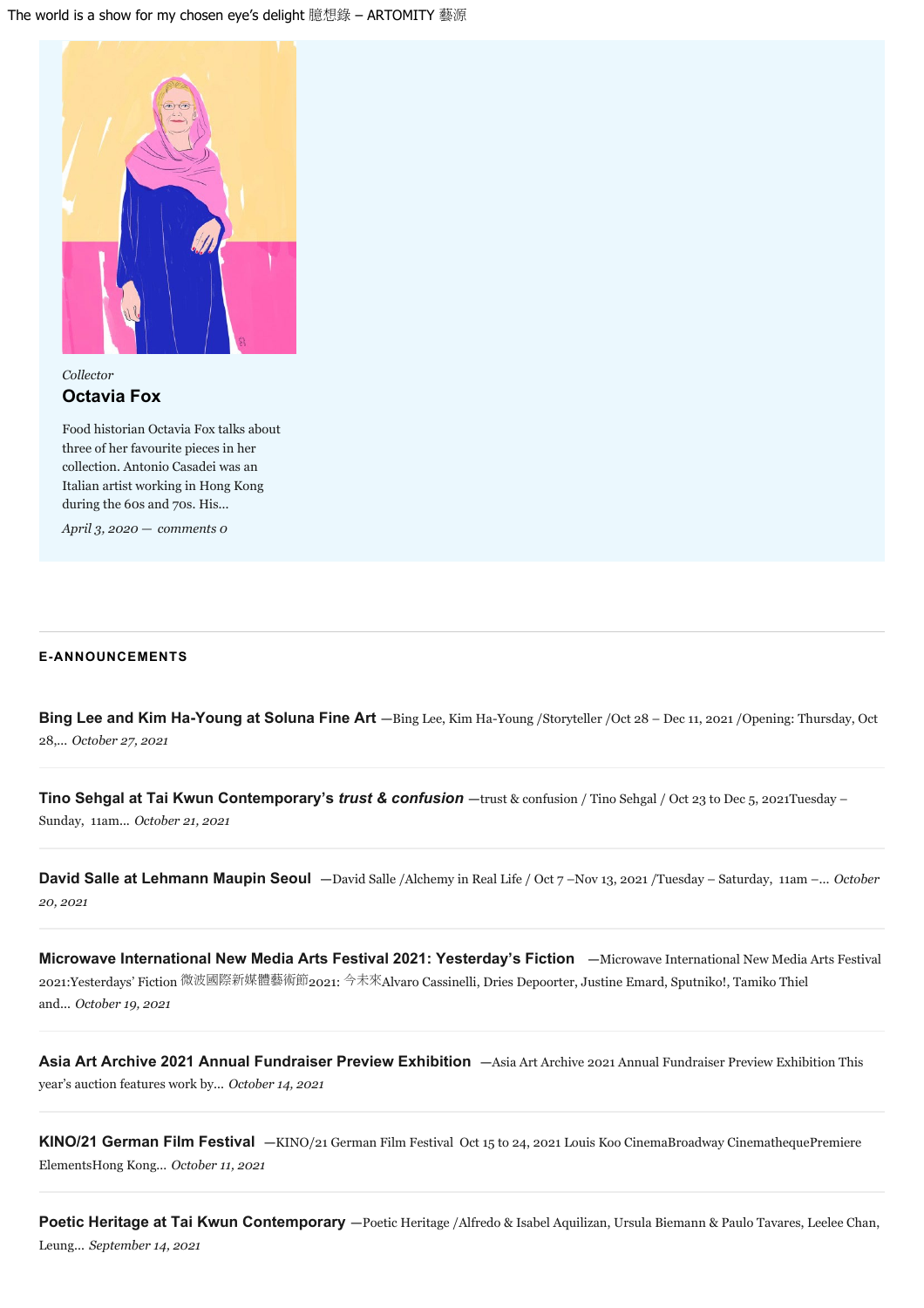**[The Body and the City at Goethe-Gallery](https://artomity.art/2021/09/06/the-body-and-the-city-at-goethe-gallery/) —**[The Body and the Cityarmechan, C&G Artpartment,](https://artomity.art/2021/09/06/the-body-and-the-city-at-goethe-gallery/) Andio Lai, Lai Sim Fong, Lee Hiu Wa, [Moe...](https://artomity.art/2021/09/06/the-body-and-the-city-at-goethe-gallery/) *September 6, 2021*

[Walking with Wheels at Ping Pong Gintonería](https://artomity.art/2021/09/01/walking-with-wheels-at-ping-pong-gintoneria/) -Walking with Wheels [Abram Deyo, Alvin Lam, Anthony Lau, Kevin Leung, Khoa Tran,](https://artomity.art/2021/09/01/walking-with-wheels-at-ping-pong-gintoneria/) [Mathew CheungSep...](https://artomity.art/2021/09/01/walking-with-wheels-at-ping-pong-gintoneria/) *September 1, 2021*

#### **INSTAGRAM**

#### **FOLLOW**

Enter your email address to follow Artomity and receive notifications of new posts by email.

# Email Address

Follow Follow

#### **TOP POSTS & PAGES**

[Front Page](https://artomity.art/) [Maurice Benayoun](https://artomity.art/2021/06/28/maurice-benayoun-%e8%8e%ab%e5%a5%94/) [莫奔](https://artomity.art/2021/06/28/maurice-benayoun-%e8%8e%ab%e5%a5%94/) [Cerith Wyn Evans at White Cube Hong Kong](https://artomity.art/2022/01/20/cerith-wyn-evans-at-white-cube-hong-kong/) **[Contact](https://artomity.art/contact/)** 

[Yuk King Tan and](https://artomity.art/2018/11/27/yuk-king-tan-and-tobias-berger/) Tobias Berger

[Tang Contemporary Art](https://artomity.art/galleries-spaces/tang-contemporary-art/)

[Chen Danqing](https://artomity.art/2019/06/21/chen-danqing/)

[HKDI Gallery](https://artomity.art/hkdi-gallery/)

[Speculative Cartography](https://artomity.art/2017/06/28/speculative-cartography/)

[White Cube](https://artomity.art/galleries-spaces/white-cube/)